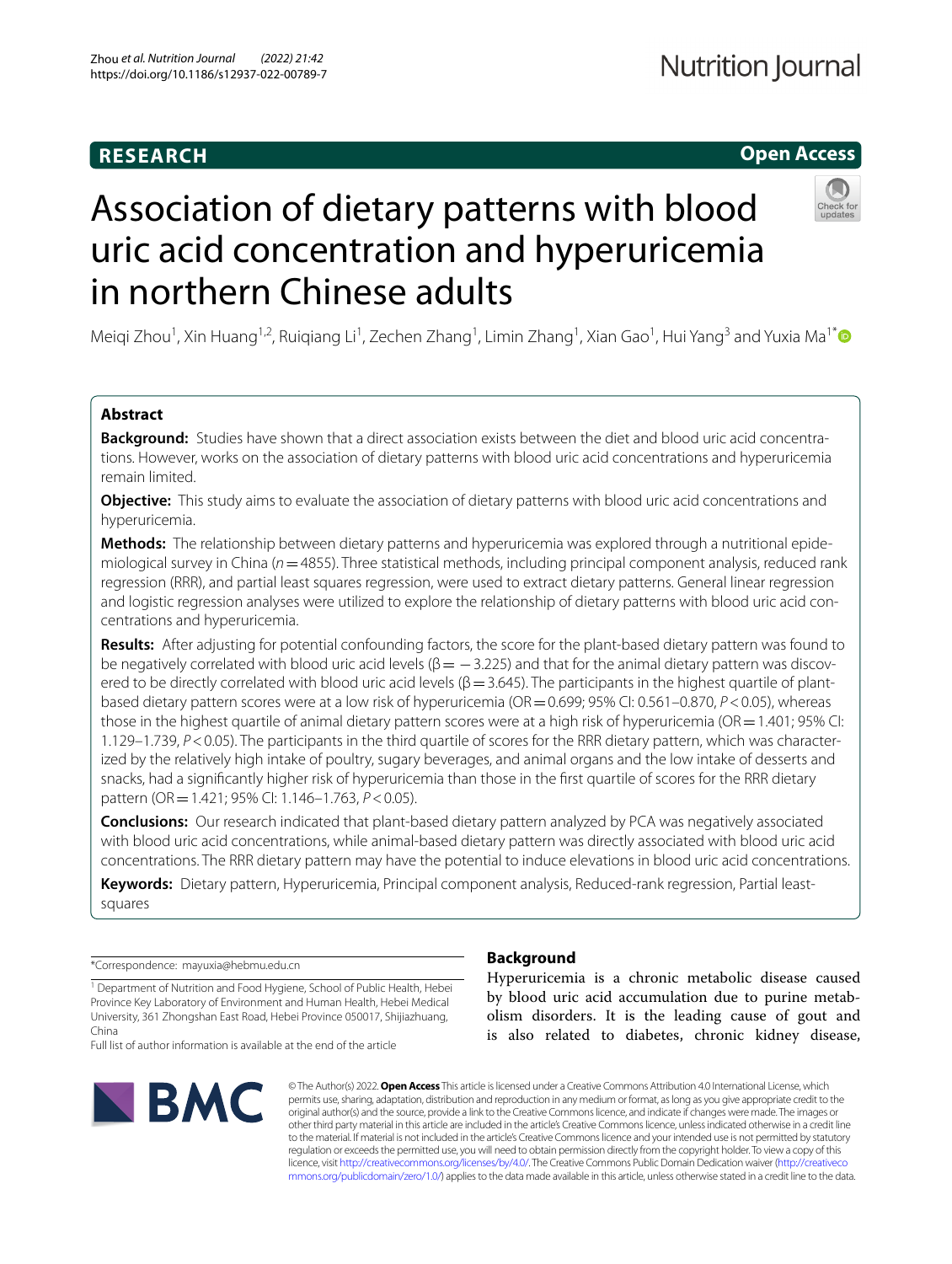cardiovascular disease, and other diseases [\[1](#page-8-0)[–4](#page-8-1)]. Several recent epidemiological surveys have indicated that the prevalence rates of hyperuricemia among adults in the United States, Australia, and South Korea are 20.1%, 16.6%, and 11.4% [\[5](#page-8-2)[–7](#page-8-3)], respectively. Moreover, the prevalence of hyperuricemia has increased in recent decades [[8\]](#page-8-4). Therefore, hyperuricemia has become an important public health problem. A growing number of studies have focused on the modifable risk factors, especially dietary factors [\[9](#page-9-0)], of hyperuricemia. In recent years, many studies have investigated the association between individual food or nutrients and hyperuricemia. For example, the risk of hyperuricemia is increased by the excessive intake of alcohol, sugary beverages, and food with high purine contents [[10](#page-9-1)[–12](#page-9-2)] but is negatively correlated with the intake of magnesium and zinc [[13](#page-9-3), [14\]](#page-9-4). However, due to the complexity of the diet and the potential interactions between food components, the cumulative efect of various nutrients in the entire diet on hyperuricemia may be diferent from that of a single nutrient or food [\[15](#page-9-5)]. Research on dietary patterns and chronic diseases may give further consideration to the comprehensive efects of food [[16](#page-9-6)]. Many studies have reported on the relationship between dietary patterns and chronic diseases, including hypertension, diabetes and obesity. However, works on the association of dietary patterns with blood uric acid concentration and hyperuricemia remain limited, and their results are inconsistent. For example, one cross-sectional study showed that no signifcant association exists between the Chinese dietary pattern and blood uric acid concentration [\[17](#page-9-7)]. An ATTCI study from Greece indicated that the Mediterranean diet is related to the reduction of blood uric acid concentration [[18\]](#page-9-8). One case–control study demonstrated that the high incidence of newly diagnosed hyperuricemia is associated with the animal food dietary pattern but not with the dietary pattern that is mainly based on the intake of vegetables, bean products, and whole grain cereal [[19](#page-9-9)]. Another cross-sectional study illustrated that the dietary pattern that mainly consists of rice, whole grain cereals, vegetables, soy beans, and bean products is associated with the relatively low risk of hyperuricemia [\[20\]](#page-9-10). Given that these studies were limited by small sample sizes or geographical locations, we used the baseline data of one epidemiological study that covered several cities across China to evaluate the association between the dietary patterns of northern Chinese adults and hyperuricemia.

#### **Methods**

## **Study population**

The data used in this work were from the baseline data of the Community Cohort Study on Specialized Nervous System Diseases (No.2017YFC0907701), which is a National Key R&D Program of China Precision Medicine Project. This study was reviewed and approved by the Institutional Review Board of the National Institute for Nutrition and Health (No. 2017020, 6 November 2017). In this project, the study population was selected in 2018 from four Chinese provinces via the segmented cluster sampling method. Information on the general demographics, disease history, diet, and other lifestyle habits of the research population were collected via faceto-face interviews. Physical examination was performed, and blood samples were collected. In this study, a total of 6720 people, of whom 5466 were adults, from Hebei Province were recruited. A total of 611 people were excluded due to incomplete data. Finally, 4855 people were included (Fig. [1\)](#page-2-0).

## **Diet assessment**

FFQ was used to collect dietary intake data at the baseline for 65 items. Dietary supplements were excluded. Trained professionals asked the participants about their habitual consumption frequency (daily, weekly, monthly, yearly, or never) of each food item in the reference categories within the past 12 months. Food consumption was converted into daily food intake on a uniform basis and into g/day. In accordance with the Chinese food composition table, the 65 items were classifed into 17 categories: cereals and potatoes, legumes and their products, fresh vegetables, mushrooms and algal food, preserved and processed vegetables, fruits, poultry, meat, fsh and shrimp, animal organs, processed meats, eggs, snacks and desserts, dairy products, nuts, sugary beverages, and tea or coffee (Table [1\)](#page-2-1).

#### **Defnitions of other variables**

Demographic factors included the following: age in years (18–40, 41–65, and>65 years); educational level (below junior school, secondary school, undergraduate, and higher). A questionnaire was used to collect the following lifestyle-related information: smoking status (yes or no) and drinking status (yes or no). Current smokers were defned as having smoked at least one cigarette per day. Recent drinking was defned as alcohol consumption at least once in the past 1 year.

Hyperuricemia was defned as serum blood uric acid concentration  $\geq$  416.5  $\mu$ mol/L in men and 357  $\mu$ mol/L in women [[21\]](#page-9-11). BMI was calculated as body weight/ height  $[2]$  $[2]$  (BMI<24.0 or BMI $\geq$ 24.0) [\[22](#page-9-12)]. Hypertension was defned as having self-reported hypertension or high blood value systolic blood pressure≥140 mmHg or diastolic blood pressure≥90 mmHg [\[23](#page-9-13)]. Diabetes was defned as self-reported diabetes or fasting glucose≥7.0 mmol/L [\[24](#page-9-14)]. Dyslipidemia was defned as having more than one of the following conditions: 1) total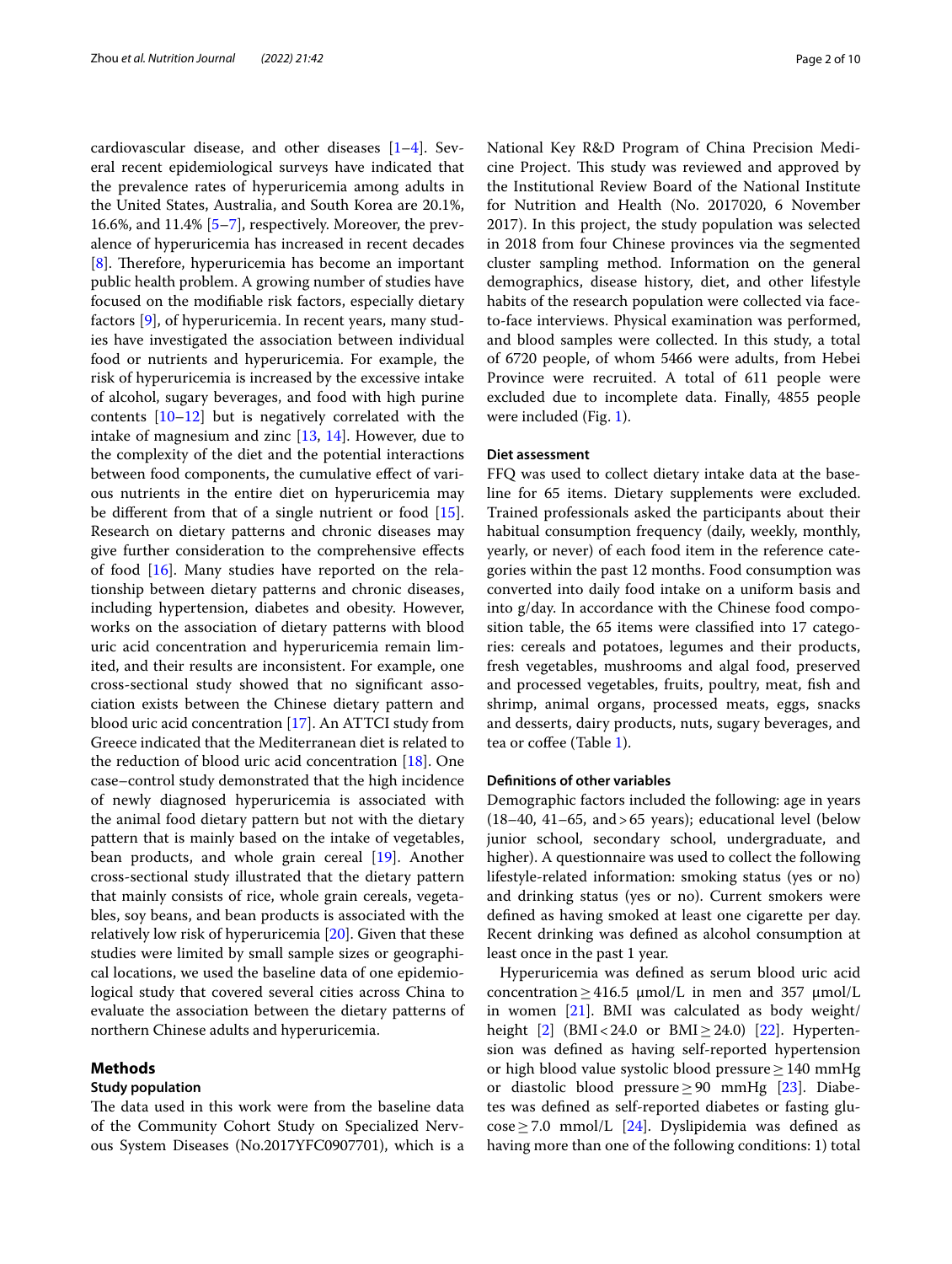

## <span id="page-2-1"></span><span id="page-2-0"></span>**Table 1** Food grouping

| Food groups                | <b>Food items</b>                                                                                               |
|----------------------------|-----------------------------------------------------------------------------------------------------------------|
| Cereals and potatoes       | Rice and rice products, flour and flour products, whole grain cereals, coarse<br>cereals, sweet potato, taro    |
| Legumes and their products | Dry soybean, soybean milk, tofu, bean curd skin, green bean, red bean                                           |
| Fresh vegetables           | Leguminous vegetable, stem, leafy and flowering vegetables, cucurbitaceous<br>vegetable, solanaceous vegetables |
| Fungi and algae            | Various mushrooms (fresh), seaweed                                                                              |
| Preserved vegetables       | Dried vegetables, pickled vegetables, salted vegetables                                                         |
| Fruits                     | Orange, mandarin, apple, banana, peach, pear, grape, kiwi, watermelon, melon                                    |
| Poultry                    | Chicken, duck, goose                                                                                            |
| Meat                       | Pork, beef, lamb                                                                                                |
| Animal organs              | Chicken liver, goose liver, duck blood, pig liver                                                               |
| Processed meat             | Sausage, pork luncheon meat                                                                                     |
| Fish and other seafood     | Freshwater fish, sea fish, shrimp, crab                                                                         |
| Eggs                       | Chicken egg, duck egg, quail egg                                                                                |
| Dairy products             | Liquid milk, yogurt, cheese, milk powder                                                                        |
| Snacks and dessert         | Soda biscuit, cookie, cake, crisps, chocolate                                                                   |
| <b>Nuts</b>                | Peanut, melon seeds, other nuts                                                                                 |
| Sugary beverages           | Carbonated beverages, juice, sports drinks                                                                      |
| Tea and coffee             | Green tea, black tea, coffee                                                                                    |

cholesterol  $\geq$  6.2 mmol/L; 2) triglyceride  $\geq$  2.3 mmol/L; 3) low-density lipoprotein cholesterol≥4.1 mmol/L; and 4) high-density lipoprotein cholesterol < 1.0 mmol/L [[25\]](#page-9-15).

# **Statistical analyses**

Data reduction techniques based on PCA, PLS, and RRR were used to identify dietary patterns involving the 17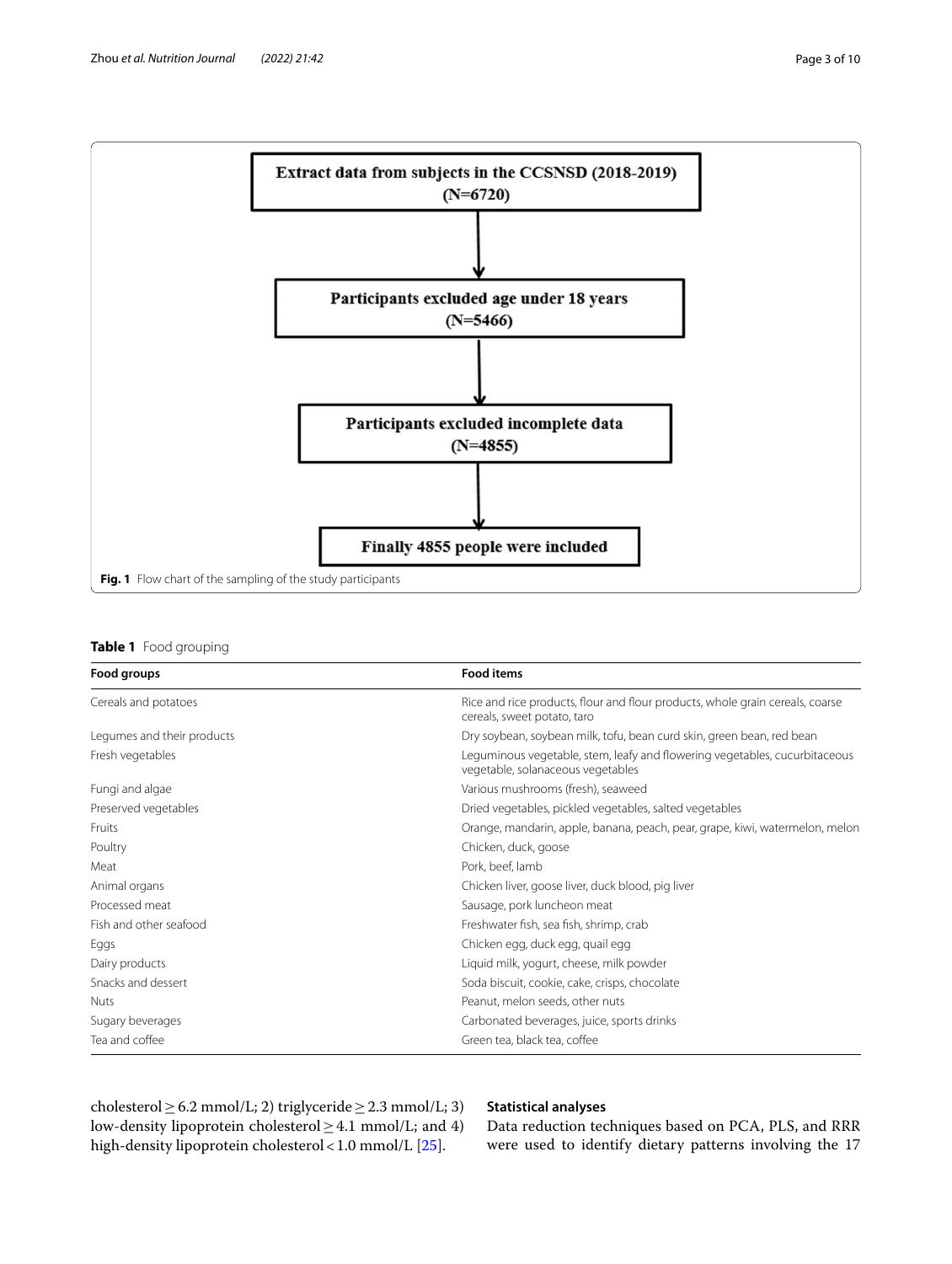food groups. The Kaiser-Meyer-Olkin measure of sampling adequacy and Bartlett's test of sphericity were used to evaluate the adequacy of correlation matrixes with the data. PCA was used to derive the major dietary patterns on the basis of the frequency of the consumption of the 17 food groups in this FFQ. Varimax was applied to maintain factorial independence and increase interpretability. Factors with eigenvalue>1 were extracted, and then scree plots were used to identify the major dietary patterns. The *PROC PLS* statement in SAS (SAS Institute Inc., Cary, NC, USA) was utilized to conduct RRR and PLS analyses with the defnitions "METHOD=PLS" or "METHOD=RRR." In the analysis, the values of blood uric acid were used as response variables, the 17 food groups were considered as predictors, and one factor was extracted from each of the two methods as the dietary pattern. Food groups with absolute factor loading value>0.20 were considered to be the main contributors to a dietary pattern and included in this study. A pattern score was obtained for each participant by obtaining the total consumption of each food group weighted by factor loading. A high score indicated that the intake of food groups associated with a specifc pattern was high.

The basic characteristics of the participants were described in accordance with the quartile of the scores for each dietary pattern (ascending from  $Q1$  to  $Q4$ ). The data of continuous variables were expressed as mean  $\pm$  SD and those of categorical variables were expressed as frequencies (percentage).  $\chi^2$  test and ANOVA were used to compare categorical and continuous variables, respectively. We estimated the associations of dietary pattern factor scores with blood uric acid concentrations by using multivariate linear regression models. Hyperuricemia status was used as the dependent variable for binary logistic regression analysis, and confounders, such as age, gender, smoking, alcohol consumption, blood pressure, and blood lipids, were adjusted. RRR and PLS analyses were performed with SAS version 9.1 (SAS Institute Inc., Cary, NC, USA). All other analyses were conducted by using SPSS software package version 22.0 for Windows (SPSS Inc, Chicago, IL). A two-tailed *P*<0.05 was considered signifcant.

## **Results**

## **Characteristics of participants**

A total of 4855 participants were included in the present study. The overall prevalence of hyperuricemia was 19.3%. The prevalence of hyperuricemia among males was 22.0% and that among females was 17.3%. The demographic and clinical characteristics of the participants with and without hyperuricemia are shown in Table [2](#page-4-0). Signifcant diferences were observed between participants with and without hyperuricemia in terms of age, gender, drinking status, residential zone, obesity, hypertension, and dyslipidemia.

#### **Dietary pattern identifcation**

The Kaiser–Meyer–Olkin index (0.753) and Bartlett's test (*P*<0.01) showed that the correlation among variables was sufficiently strong for factor analysis. Three major dietary patterns were determined by using PCA. The frst dietary pattern was characterized by the high intake of fresh vegetables, fruits, dairy products, eggs, and legumes and their products. This pattern was designated as the plant-based pattern. The second type featured the high intake of pickled and processed vegetables, processed meat, snacks, and mushrooms and algal food and was denoted as the processed food pattern. The third type was characterized by the high intake of poultry, livestock, fsh and shrimp, processed meats and nuts and was considered as the animal dietary pattern. The dietary pattern obtained through RRR was distinguished by the high intake of poultry meat, sugar-sweetened beverages, animal organs, and tea or coffee, and the low intake of snacks and desserts. The dietary pattern obtained from PLS was similar to that obtained from RRR but had a higher intake of fruits and beans (Table [3\)](#page-5-0).

## **Participant characteristics and dietary patterns**

We identifed the characteristics of the participants on the basis of the quartile of their score for each eating pattern (Table [4\)](#page-6-0). Compared with the participants with scores for the plant-based and processed food diet patterns in the lower quartile, those with scores in the higher quartile were more likely to be urban residents, female, less educated, and nonsmokers. Participants with higher scores for the animal-based diet pattern were more likely to be male, city residents, smokers, and alcohol consumers than those with lower scores. Participants who scored higher for the RRR diet pattern were more likely to live in cities, have a lower BMI, and consume alcohol than those with lower scores. Participants who scored higher on the PLS eating patterns were more likely to be urban alcohol consumers than those who scored lower.

#### **Blood uric acid concentrations and dietary patterns**

The linear regression relationship between the scores for diferent dietary patterns and blood uric acid con-centrations is shown in Table [5](#page-7-0). The plant-based diet pattern score was negatively correlated with blood uric acidconcentrations  $(β = -3.225,95% CI = -5.548, -0)$ .092,  $P = 0.007$ ). The score for the animal dietary pattern was directly correlated with blood uric acid levels (β=3.654,95%CI=1.391, 5.918, *P*=0.002). Values were adjusted for sex, age, residence, educational status,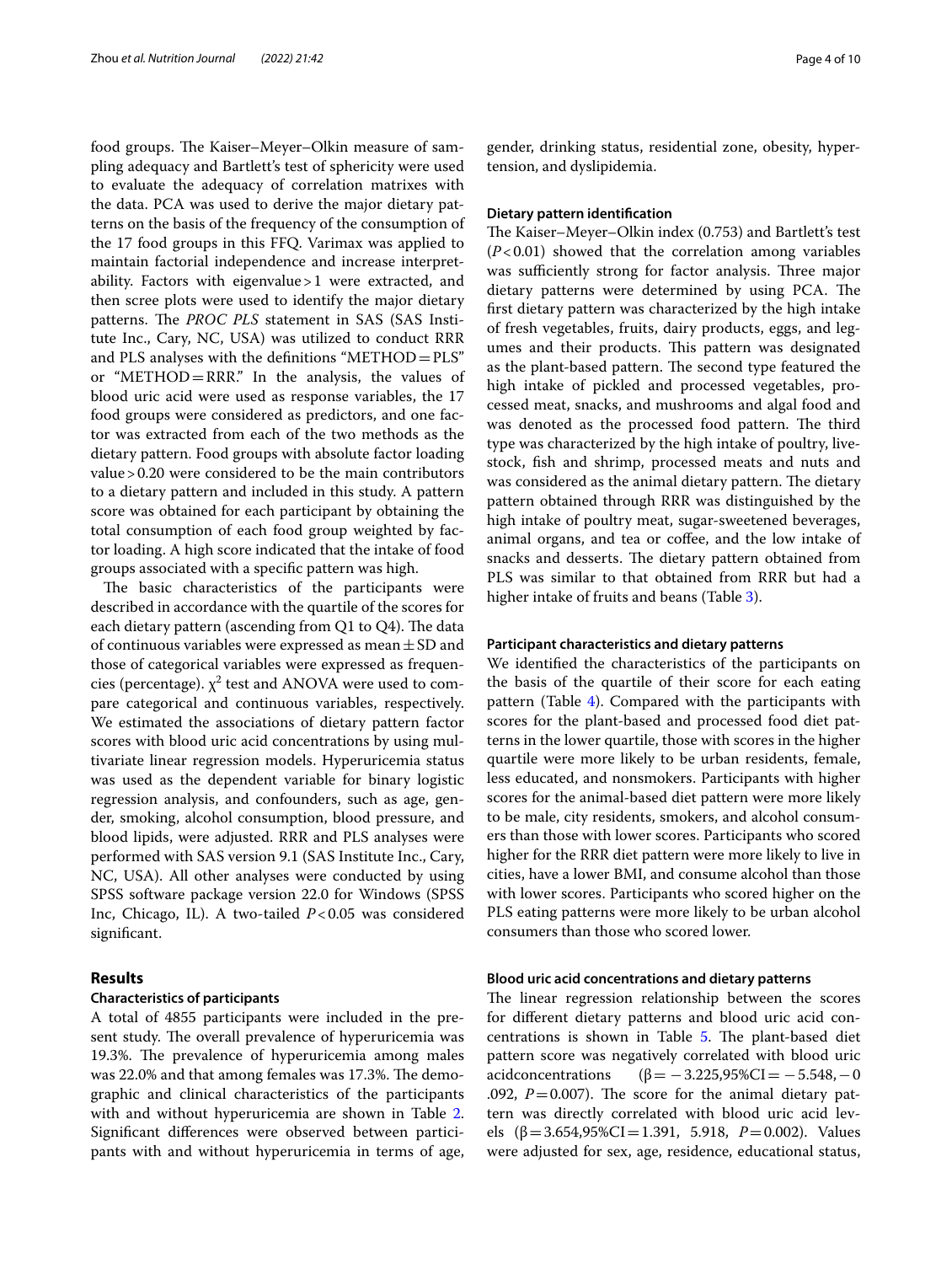| Character               | <b>Total group</b> | Hyperuricemic                 |                               | p      |
|-------------------------|--------------------|-------------------------------|-------------------------------|--------|
|                         | $n = 4855$         | <b>NO</b><br>$n = 3918(80.7)$ | <b>YES</b><br>$n = 937(19.3)$ |        |
| Age, n (%)              |                    |                               |                               | < 0.01 |
| 18-40 years             | 1024(21.1)         | 766 (74.8)                    | 258 (25.2)                    |        |
| $40-65$ years           | 1879 (38.7)        | 1529 (81.4)                   | 350 (18.6)                    |        |
| $\geq$ 65 years         | 1952 (40.2)        | 1623 (83.1)                   | 329 (16.9)                    |        |
| Gender, n (%)           |                    |                               |                               | < 0.01 |
| Men                     | 2019 (41.6)        | 1574 (78.0)                   | 445 (22.0)                    |        |
| Woman                   | 2836 (58.4)        | 2344 (82.7)                   | 492 (17.3)                    |        |
| Residence, n (%)        |                    |                               |                               | < 0.01 |
| Urban                   | 1869 (38.5)        | 1415 (75.7)                   | 454 (24.3)                    |        |
| Rural                   | 2986 (61.5)        | 2503 (83.8)                   | 483 (16.2)                    |        |
| Education, n (%)        |                    |                               |                               |        |
| Low                     | 2271 (46.8)        | 1910 (84.1)                   | 361 (15.9)                    | < 0.01 |
| Middle                  | 2078 (42.8)        | 1633 (78.6)                   | 375 (21.4)                    |        |
| High                    | 506 (10.4)         | 375 (74.1)                    | 131 (25.9)                    |        |
| Current smoker, n (%)   |                    |                               |                               | 0.46   |
| Yes                     | 966 (19.9)         | 778 (80.5)                    | 188 (19.5)                    |        |
| No                      | 3889 (80.1)        | 3140 (80.7)                   | 749 (19.3)                    |        |
| Recent drink, n (%)     |                    |                               |                               |        |
| Yes                     | 840 (17.3)         | 623 (74.2)                    | 217 (25.8)                    | < 0.01 |
| <b>No</b>               | 4015 (82.7)        | 3295 (82.1)                   | 720 (17.9)                    |        |
| $BMI \geq 24.0$ , n (%) |                    |                               |                               | < 0.01 |
| Yes                     | 2834 (58.4)        | 2131 (75.2)                   | 703 (24.8)                    |        |
| No                      | 2021 (41.6)        | 1787 (88.4)                   | 234 (11.6)                    |        |
| Hypertension, n (%)     |                    |                               |                               | < 0.01 |
| Yes                     | 2561 (52.7)        | 2008 (78.4)                   | 553 (21.6)                    |        |
| No                      | 2294 (17.3)        | 1910 (83.3)                   | 384 (16.7)                    |        |
| Diabetes, n (%)         |                    |                               |                               | 0.81   |
| Yes                     | 602 (12.4)         | 488 (81.1)                    | 114 (18.9)                    |        |
| No                      | 4253 (87.6)        | 3430 (80.6)                   | 823 (19.4)                    |        |
| TC (mmol/L), (SD)       | $4.66 \pm 0.99$    | $4.62 \pm 0.97$               | $4.83 \pm 1.08$               | < 0.01 |
| HDL-C (mmol/L), (SD)    | $1.29 \pm 0.36$    | $1.32 \pm 0.35$               | $1.17 \pm 0.34$               | < 0.01 |
| LDL-C (mmol/L), (SD)    | $2.84 \pm 0.91$    | $2.83 \pm 0.88$               | $2.90 \pm 1.00$               | < 0.01 |
| TG (mmol/L), (SD)       | $1.70 \pm 1.66$    | $1.58 \pm 1.25$               | $2.18 \pm 1.86$               | < 0.01 |
| Dyslipidemia, n (%)     |                    |                               |                               | < 0.01 |
| Yes                     | 1623 (33.4)        | 1156 (29.5)                   | 467 (49.8)                    |        |
| No                      | 3323 (66.6)        | 2762 (70.5)                   | 470 (50.2)                    |        |

# <span id="page-4-0"></span>**Table 2** Baseline characteristics of participants by hyperuricemia status

alcohol status, smoking status, BMI, hypertension, diabetes, and dyslipidemia.

In logistic regression analysis, the highest quartile of plant-based dietary pattern scores was associated with a low risk of hyperuricemia ( $OR = 0.699$ ; 95% CI: 0.561–0.870, *P*<0.05), whereas the highest quartile of animal diet pattern scores was associated with a high risk of hyperuricemia (OR=1.401; 95% CI:1.129–1.739, *P*<0.05). For the RRR dietary pattern, the ratio of Q3 to Q1 was statistically significant ( $OR = 1.421;95\%$  CI: 1.146–1.763, *P*<0.05) (Table [6\)](#page-7-1).

# **Discussion**

In the present study, the relationship between Chinese dietary patterns and serum uric acid was investigated by using three statistical methods, namely, PCA, RRR and PLS. The plant-based dietary pattern determined by PCA was negatively correlated with serum uric acid, whereas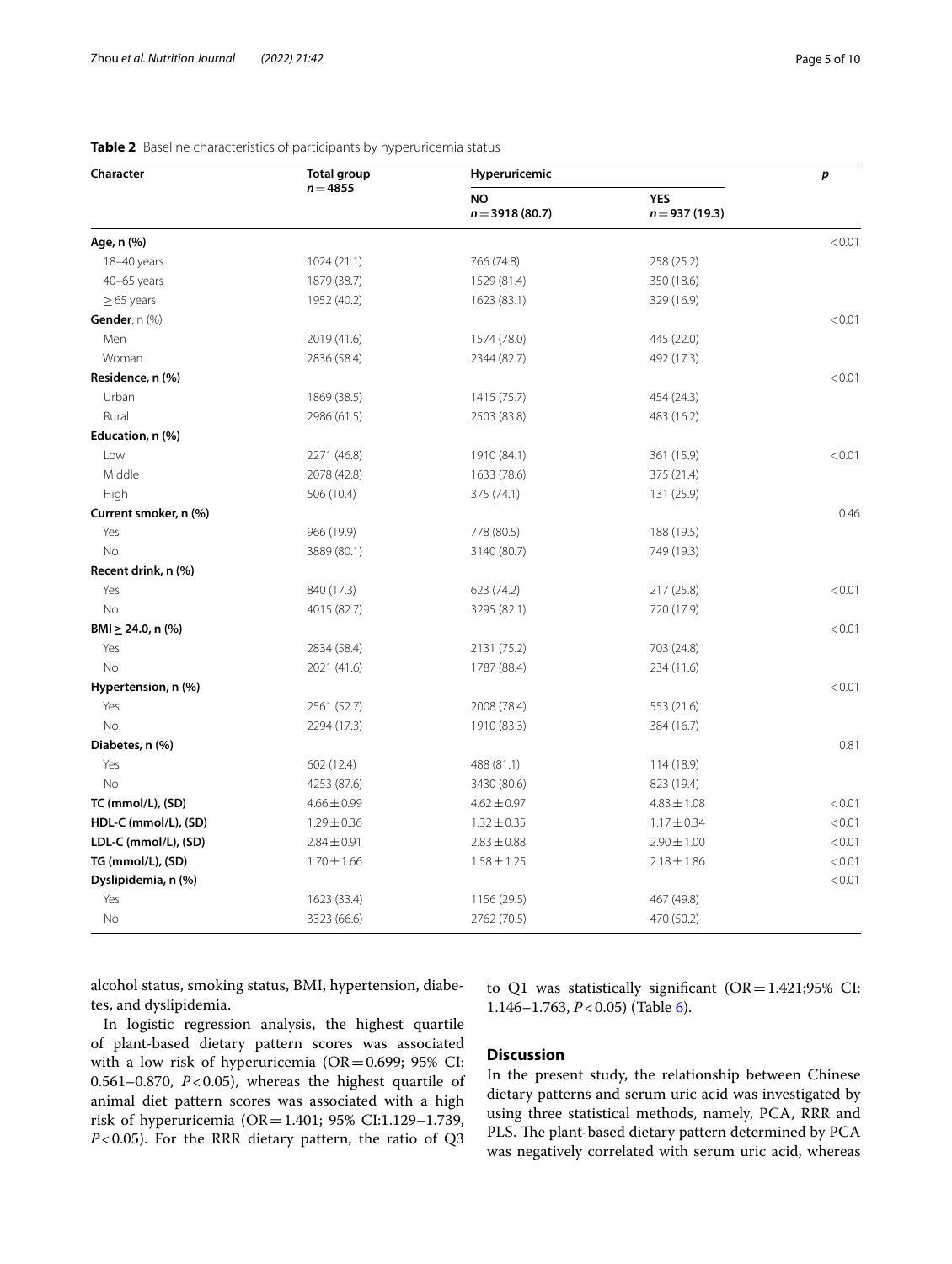|                             | Plant-based diet  | <b>Processed food</b><br>diet | Animal-based diet | <b>RRR</b> diet      | <b>PLS diet</b>   |
|-----------------------------|-------------------|-------------------------------|-------------------|----------------------|-------------------|
| <b>Cereals and potatoes</b> | $-0.08$           | $-0.00$                       | 0.15              | 0.02                 | 0.02              |
| Legumes and their products  | $0.55^{\circ}$    | 0.10                          | 0.09              | 0.20                 | 0.26 <sup>a</sup> |
| Fresh vegetables            | 0.70 <sup>a</sup> | 0.13                          | 0.15              | 0.10                 | $0.24^{a}$        |
| Mushrooms and algae         | 0.19              | 0.63 <sup>a</sup>             | $-0.02$           | $-0.00$              | 0.11              |
| Preserved vegetables        | 0.02              | 0.57 <sup>a</sup>             | $-0.13$           | 0.15                 | 0.15              |
| Fruits                      | 0.60 <sup>a</sup> | 0.28                          | 0.08              | 0.11                 | $0.24^{a}$        |
| Poultry                     | 0.21              | 0.05                          | 0.67 <sup>a</sup> | 0.53 <sup>a</sup>    | 0.51 <sup>a</sup> |
| Meat                        | 0.18              | 0.02                          | 0.68 <sup>a</sup> | 0.08                 | 0.27 <sup>a</sup> |
| Fish and shrimp             | 0.26              | $-0.14$                       | 0.31              | $-0.06$              | 0.03              |
| Animal organs               | 0.16              | 0.30                          | 0.04              | 0.38 <sup>a</sup>    | $0.40^{\circ}$    |
| Processed meats             | $-0.03$           | 0.49 <sup>a</sup>             | 0.32              | $-0.21$ <sup>a</sup> | $-0.12$           |
| Eggs                        | $0.43^{\circ}$    | $-0.15$                       | $-0.06$           | $-0.16$              | 0.01              |
| Snacks and dessert          | 0.06              | 0.55 <sup>a</sup>             | 0.07              | $-0.30a$             | $-0.06$           |
| Dairy products              | 0.58 <sup>a</sup> | 0.18                          | $-0.11$           | 0.09                 | 0.12              |
| <b>Nuts</b>                 | $-0.06$           | 0.13                          | 0.32              | 0.16                 | 0.17              |
| Sugary beverages,           | $-0.04$           | 0.20                          | 0.145             | 0.46 <sup>a</sup>    | $0.40^{\circ}$    |
| Tea or coffee               | 0.11              | 0.11                          | 0.12              | 0.29                 | 0.28 <sup>a</sup> |

<span id="page-5-0"></span>**Table 3** Factor loadings of food groups in each dietary pattern identifed by using PCA, RRR, and PLS

<sup>a</sup> Represents the major characteristic food group of the dietary pattern

the animal-based dietary pattern was directly correlated with serum uric acid. Although no signifcant association was found between RRR and PLS dietary patterns and serum uric acid concentrations, the RRR dietary pattern may be a potential risk factor for hyperuricemia.

Similar to the Mediterranean and DASH diets, the plant food dietary pattern is characterized by the intake of large quantities of fresh vegetables, fruits, beans, dairy products, and eggs. Two studies have shown that the Mediterranean and DASH diets are associated with the low risk of hyperuricemia [[26,](#page-9-16) [27\]](#page-9-17). Vegetables and fruits contain large amounts of vitamins, and studies have demonstrated that vitamin C, folate acid, vitamin  $B_6$ , and vitamin  $B_{12}$  may have important functions in reducing blood uric acid concentrations. Vitamin C may regulate blood uric acid concentration via its uricosuric efect. Increasing the concentration of vitamin C may competitively inhibit the reabsorption of uric acid given that vitamin C and uric acid are reabsorbed through anion exchange transport in proximal tubules [[28\]](#page-9-18). Folate acid may reduce the production of uric acid by inactivating xanthine oxidoreductase, which is the key enzyme in the oxidation of hypoxanthine into xanthine [[29\]](#page-9-19). Studies have demonstrated that the intake of dietary fber is negatively associated with the risk of hyperuricemia. Dietary fber may bind to uric acid in the intestinal tract and promote the excretion of uric acid  $[30]$  $[30]$ . Soy bean isoflavones may reduce the production of uric acid by inactivating the enzymes that oxidize hypoxanthine into xanthine [[31\]](#page-9-21).

Consistent with previous studies, this work found that the animal food dietary pattern is directly associated with uric acid concentration and hyperuricemia risk. This association can be ascribed to the following aspects: First, considering that animal foods are normally high in purine, the high intake and accumulation of purine increase uric acid  $[19]$  $[19]$ . At same time, the high energy content of animal foods further leads to the increased risk of obesity, which has a strong correlation with hyperuricemia [[11\]](#page-9-22). In addition, animal foods are often rich in proinfammatory nutrients. One recent research showed that a high proinfammatory diet score is associated with the relatively high risk of hyperuricemia. The high production of uric acid or the unusual excretion of uric acid may further lead to hyperuricemia under infammatory conditions  $[32]$  $[32]$ . Furthermore, in the present study, we found that the incidence of hyperuricemia was higher in young adults than in the elderly likely because young adults have higher scores for the animal food dietary pattern. We hypothesized that dietary factors may be an important reason for this diference compared to previous studies.

The processed food diet pattern is not mentioned in previous reports. With the development of the economy and the increase in social pressure, the number of people who may prefer the processed food dietary pattern is increasing because processed foods are convenient to eat and have long storage times. This situation may encourage the development of a new dietary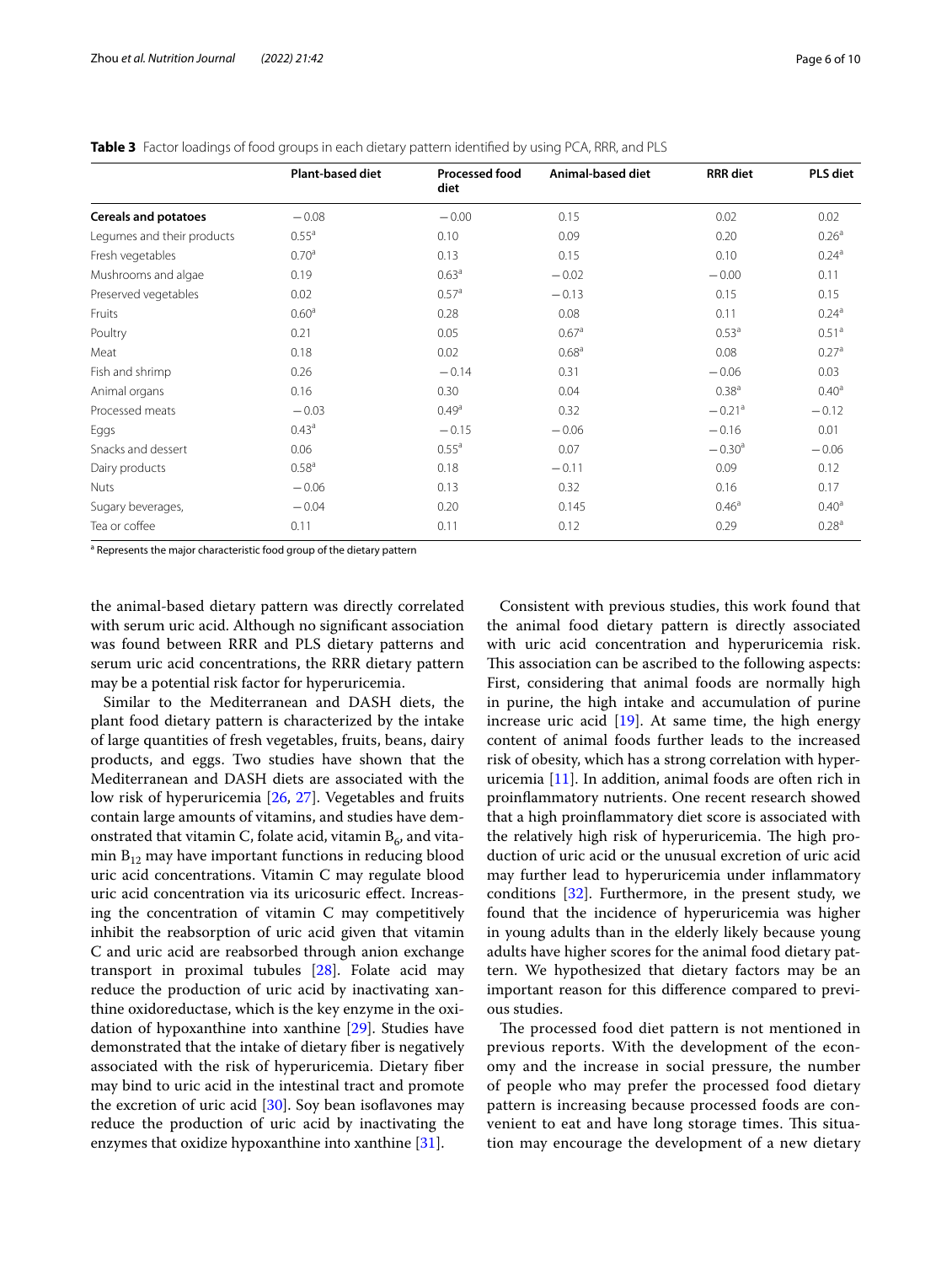|             | Plant-based diet                                                                           |                                                                                                                                                 |                                                              | Processed food diet |                 | p       | Animal diet     |                    | p        | RRR diet        |                     | σ          | <b>PLS</b> diet |                 | p    |
|-------------|--------------------------------------------------------------------------------------------|-------------------------------------------------------------------------------------------------------------------------------------------------|--------------------------------------------------------------|---------------------|-----------------|---------|-----------------|--------------------|----------|-----------------|---------------------|------------|-----------------|-----------------|------|
|             | ā                                                                                          | ğ                                                                                                                                               |                                                              | ā                   | ğ               |         | ā               | ğ                  |          | ā               | ğ                   |            | ā               | ð.              |      |
|             |                                                                                            |                                                                                                                                                 | $\frac{46}{5}$                                               |                     |                 | < 0.01  |                 |                    | 0.01     |                 |                     | 0.01       |                 |                 | 0.01 |
|             |                                                                                            | 253(20.9)                                                                                                                                       |                                                              | 230(18.9)           | 301(24.8)       |         | (14.6)          | 339 (27.9)         |          | 231 (19.0)      | 300 (24.7)          |            | 212 (17.5)      | 308 (25.4)      |      |
| 1879(38.7)  | 480(39.5)                                                                                  | 488(40.2)                                                                                                                                       |                                                              | 462(38.1)           | 492 (40.6)      |         | 449 (37.0)      | 439(36.2)          |          | 451 (37.1)      | 168 (38.6)          |            | 440 (36.3)      | 475 (39.2)      |      |
| 1952(40.2)  | 468(38.6)                                                                                  | 472 (38.9)                                                                                                                                      |                                                              | 522 (43.0)          | 420(34.6)       |         | 588(48.4)       | 435 (35.9)         |          | 535 (44.0)      | 446 (36.7)          |            | 559(46.2)       | 430 (35.4)      |      |
| 2836(58.4)  | 659 (57.2)                                                                                 | 749 (61.7)                                                                                                                                      | $\ddot{\circ}$                                               | 653(53.8)           | 744 (61.3)      | 0.01    | 772(63.6)       | 649(53.5)          | $< 0.01$ | 709 (58.3)      | 684 (56.3)          | 0.23       | 699 (57.7)      | 690 (56.9)      | 0.06 |
| 1869 (38.5) | 251(20.7)                                                                                  | 693(57.1)                                                                                                                                       | 0.01                                                         | 409 (33.7)          | 618(50.9)       | $<0.01$ | 406(33.4)       | 592(48.8)          | < 0.01   | 252 (20.7)      | 685 (56.4)          | < 0.01     | 201 (16.6)      | 705 (58.1)      | 0.01 |
|             |                                                                                            |                                                                                                                                                 |                                                              |                     |                 |         |                 |                    |          |                 |                     | 0.01       |                 |                 | 0.01 |
|             |                                                                                            |                                                                                                                                                 | 0.01                                                         |                     | 485(40.0)       |         |                 | 511 (42.1)         |          |                 |                     |            | 705 (58.2)      | 397 (32.7)      |      |
|             |                                                                                            | 569(46.9)                                                                                                                                       |                                                              | 486(40.0)           | 533 (43.9)      |         | 496(40.9)       | 520(42.9)          |          | 476 (39.1)      | 568 (46.8)          |            | 463 (38.2)      | 574 (47.3)      |      |
|             | 62(5.1)                                                                                    | 225 (18.5)                                                                                                                                      |                                                              | 104(8.6)            | 195 (16.1)      |         | 107(8.8)        | 182(15.0)          |          | 59 (4.8)        | 224 (18.5)          |            | 43 (3.6)        | 242 (20.0)      |      |
|             | 240 (19.8)                                                                                 | 205 (16.9)                                                                                                                                      | ā                                                            | 239(19.7)           | 244(20.1)       | 0.99    | 206(17.0)       | 278(22.9)          | 10.01    | 235 (20.8)      | 232 (19.1)          | 0.55       | 253 (20.9)      | 233 (19.2)      | 0.23 |
|             | 159(13.1)                                                                                  | 234(19.3)                                                                                                                                       | 10.01                                                        | 176(14.5)           | 256(21.1)       | 10.01   | 171(14.1)       | 253 (20.9)         | 10.01    | 177(14.5)       | 198 (22.7)          | < 0.01     | 159 (13.1)      | 286 (23.6)      | 0.01 |
| 2834 (58.4) | 493 (24.4)                                                                                 | 490 (24.2)                                                                                                                                      | 0.35                                                         | 510 (25.2)          | 514 (25.4)      | 0.36    | 528 (26.1)      | 484 (23.9)         | 0.30     | 558 (27.6)      | 490 (24.3)          | < 0.01     | 525 (26.0)      | 508 (25.1)      | 0.13 |
|             | 660 (54.4)                                                                                 | 617(50.9)                                                                                                                                       | 0.15                                                         | 595 (51.0)          | 596(50.9)       | 0.07    | 673(55.4)       | 612(50.5)          | 0.11     | 643 (52.8)      | 613 (50.5)          | 0.29       | 677 (55.9)      | 654 (49.5)      | 0.01 |
|             | 166(13.7)                                                                                  | 142(11.7)                                                                                                                                       | 0.46                                                         | 58(13.0)            | 141 (11.6)      | 0.479   | 51 (12.4)       | I52 (12.5)         | 0.99     | 150 (12.3)      | 151 (12.4)          | 0.87       | 156 (12.9)      | 143 (11.8)      | 0.66 |
|             |                                                                                            | 4.69±1.00                                                                                                                                       | 2.11                                                         | 4.64±0.96           | 4.68±1.03       | 0.782   | $4.67 \pm 0.95$ | $4.63 \pm 1.03$    | 0.99     | $4.63 \pm 1.00$ | 1.69±0.99           | 0.32       | $4.60 \pm 0.93$ | $1.68 \pm 1.01$ | 0.08 |
|             |                                                                                            |                                                                                                                                                 | 0.123                                                        | $1.31 \pm 0.36$     | $1.30 \pm 0.35$ | 0.227   | $.30 \pm 0.36$  | $1.31 \pm 0.35$    | 0.16     | $1.32 \pm 0.36$ | $1.29 \pm 0.35$     | 0.01       | $1.31 \pm 0.36$ | $1.28 \pm 0.35$ | 0.15 |
|             | $2.81 \pm 0.9$                                                                             | $2.87 \pm 0.94$                                                                                                                                 | 27                                                           | $2.85 \pm 0.87$     | $2.87 \pm 0.95$ | 0.786   | $2.85 \pm 0.87$ | $2.85 \pm 0.95$    | 0.99     | $2.83 + 0.91$   | $2.85 \pm 0.91$     | 0.79       | 2.79±0.84       | $2.87 \pm 0.94$ | 0.06 |
|             |                                                                                            | $1.67 \pm 1.14$                                                                                                                                 | 076                                                          | $1.66 \pm 1.74$     | $1.68 \pm 1.61$ | 0.474   | 1.69±1.69       | $1.67 \pm 1.65$    | 0.84     | $1.65 \pm 1.96$ | $1.76 \pm 1.66$     | 0.16       | $-67 \pm 1.96$  | $1.70 \pm 1.66$ | 0.90 |
|             | 392 (24.2)                                                                                 | 424 (26.1)                                                                                                                                      | 57                                                           | 397 (24.5)          | 386 (23.8)      | 0.201   | 403 (24.8)      | 385 (23.7)         | 0.40     | 374 (23.0)      | 427 (26.3)          | 0.09       | 375 (23.1)      | 424 (26.1)      | 0.19 |
|             | 2561(52.7)<br>602(12.4)<br>2078(42.8)<br>Undergraduate 506(10.4)<br>840(17.3)<br>966(19.9) | $1.70 \pm 1.66$ $1.73 \pm 2.01$<br>4.66±0.99 4.64±1.02<br>2271(46.8) 685(56.4)<br>467(38.5)<br>1024(21.1) 266(21.9)<br>1623 (33.4)<br>2.84±0.91 | $1.29 \pm 0.36$ $1.29 \pm 0.36$ $1.27 \pm 0.34$<br>419(34.5) | O                   | 624(51.4)       |         |                 | $< 0.01$ 611(50.3) |          |                 | $< 0.01$ 682 (56.0) | 422 (34.8) |                 |                 |      |

<span id="page-6-0"></span>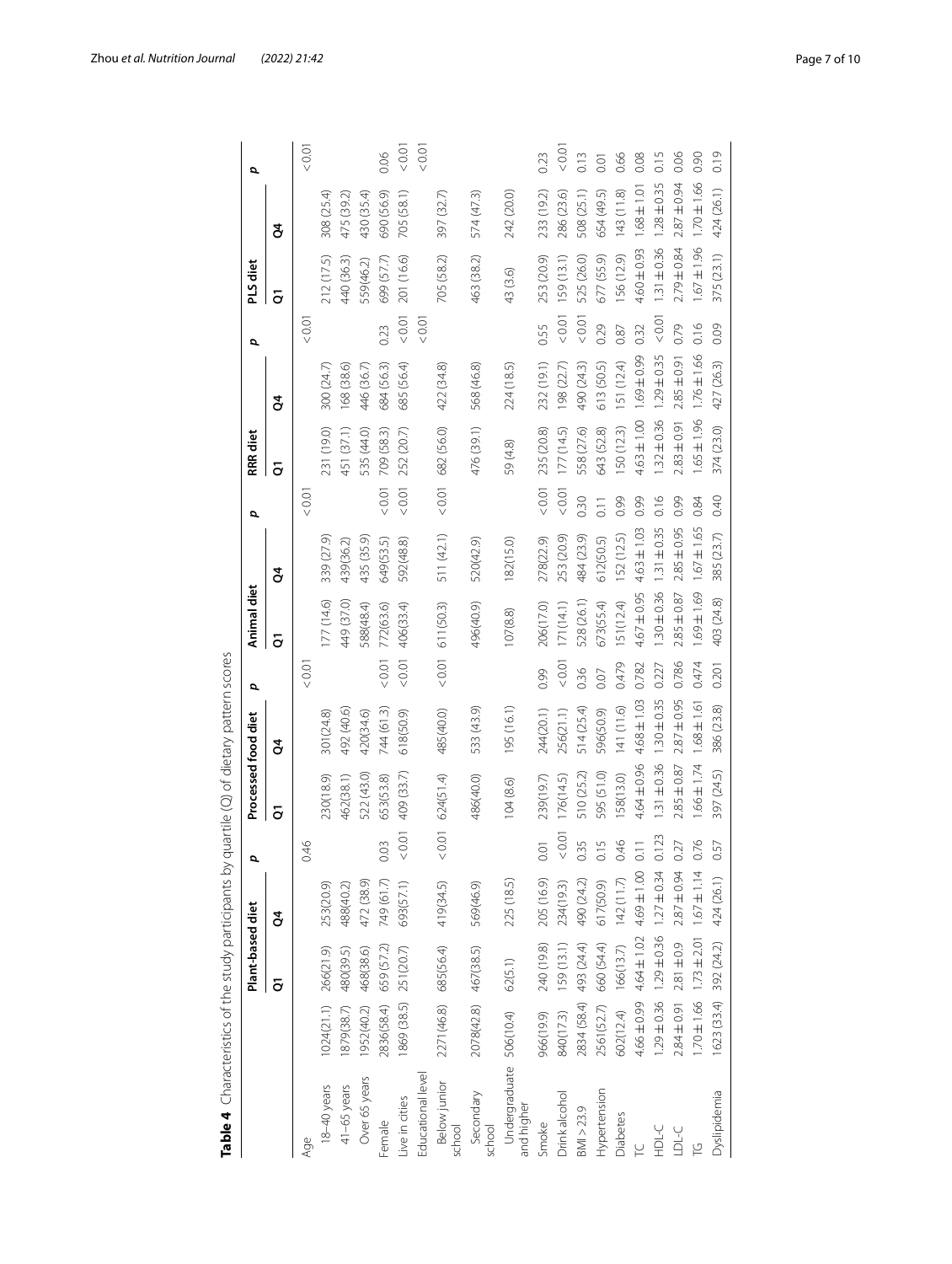<span id="page-7-0"></span>**Table 5** Dietary pattern scores from multiple statistical methods and blood uric acid levels

|                     | <b>B</b> value | 95% CI           | Р      |
|---------------------|----------------|------------------|--------|
| Plant-based diet    | $-3.22$        | $(-5.52, -0.10)$ | 0.01   |
| Processed food diet | 1.12           | $(-1.04, 3.44)$  | 0.31   |
| Animal diet         | 3.65           | (1.39, 5.92)     | < 0.01 |
| RRR diet            | 1.62           | $(-0.54, 3.78)$  | 0.14   |
| PI S diet           | 0.61           | $(-1.19.2.41)$   | 0.41   |
|                     |                |                  |        |

Models were adjusted for sex, age, residence, educational status, alcohol status, smoking status, BMI, hypertension, diabetes, and dyslipidemia

pattern. In the present study, we found no signifcant association between the processed food diet pattern and hyperuricemia. However, previous studies have reported that the consumption of processed food is associated with the increased risk of cardiovascular disease  $[33, 34]$  $[33, 34]$  $[33, 34]$ . The inconsistency between our results and previous results may be attributed to the low processing level of the processed foods in the present study. Given that processing levels may afect chronic

diseases diferently, foods with low processing levels may have no efect on certain chronic diseases [[35](#page-9-26)].

The potential interactions between different food ingredients remain worthy of in-depth study. Although our results did not reveal signifcant associations between serum uric acid levels and RRR dietary patterns, we speculated that the low intake of snacks and desserts in the RRR dietary pattern may offset the efect of meat on serum uric acid concentrations. After adjustment for confounding factors, we found that for the RRR dietary pattern, scores in the third quartile were directly correlated with hyperuricemia compared to scores in the first quartile. Therefore, we speculated that the RRR dietary pattern may have a potential positive correlation with blood uric acid concentration and hyperuricemia. Although the PLS and RRR dietary patterns have high intakes of animal foods, such as animal organs and poultry, vegetable and bean intake was higher in the PLS dietary pattern than in the RRR dietary pattern. The complex nature of this pattern may explain this fnding to some extent. Although the high intake of animal food increases blood uric acid concentration, the intake of large quantities of vegetables and

<span id="page-7-1"></span>**Table 6** The ORs (95% CIs) for the association between the quartiles of dietary pattern scores and hyperuricemia

|                     | Quartiles of dietary patterns scores |                         |                         |                         |        |
|---------------------|--------------------------------------|-------------------------|-------------------------|-------------------------|--------|
|                     | Q1                                   | Q2                      | Q <sub>3</sub>          | Q4                      |        |
| Plant-based         |                                      |                         |                         |                         |        |
| Model 1             | 1.00                                 | $0.85(0.69 - 1.04)$     | $0.90(0.74 - 1.10)$     | $0.88(0.72 - 1.08)$     | 0.42   |
| Model 2             | 1.00                                 | $0.80(0.65 - 0.98)^*$   | $0.81(0.66 - 0.99)^*$   | $0.74(0.60 - 0.91)^*$   | 0.03   |
| Model 3             | 1.00                                 | $0.78(0.63 - 0.96)^*$   | $0.812(0.68 - 1.00)^*$  | $0.70(0.56 - 0.87)^*$   | 0.01   |
| Processed food diet |                                      |                         |                         |                         |        |
| Model 1             | 1.00                                 | $1.00(0.81 - 1.23)$     | $1.025(0.83 - 1.26)$    | $1.25(1.02 - 1.52)^{*}$ | 0.08   |
| Model 2             | 1.00                                 | $1.01(0.82 - 1.24)$     | $1.002(0.81 - 1.23)$    | $1.18(0.97 - 1.450)$    | 0.27   |
| Model 3             | 1.00                                 | $0.99(0.80 - 1.23)$     | $0.94(0.76 - 1.16)$     | $1.19(0.96 - 1.46)$     | 0.12   |
| Animal diet         |                                      |                         |                         |                         |        |
| Model 1             | 1.00                                 | $1.38(1.12 - 1.70)^{*}$ | $1.18(0.95 - 1.46)$     | $1.42(1.16 - 1.76)^{*}$ | < 0.01 |
| Model 2             | 1.00                                 | $1.41(1.14 - 1.74)^{*}$ | $1.20(0.97 - 1.48)$     | $1.40(1.14 - 1.73)*$    | < 0.01 |
| Model 3             | 1.00                                 | $1.38(1.11 - 1.71)^{*}$ | $1.180(0.95 - 1.47)$    | $1.40(1.13 - 1.74)^{*}$ | < 0.01 |
| RRR diet            |                                      |                         |                         |                         |        |
| Model 1             | 1.00                                 | $1.32(1.07 - 1.63)^{*}$ | $1.60(1.30 - 1.97)^*$   | $1.38(1.11 - 1.70)^{*}$ | < 0.01 |
| Model 2             | 1.00                                 | $1.30(1.05 - 1.61)^{*}$ | $1.53(1.24 - 1.89)^{*}$ | $1.24(0.10 - 1.54)$     | < 0.01 |
| Model 3             | 1.00                                 | $1.25(1.00-1.56)$ *     | $1.42(1.15 - 1.76)^{*}$ | $1.14(0.91 - 1.42)$     | 0.01   |
| PLS diet            |                                      |                         |                         |                         |        |
| Model 1             | 1.00                                 | $1.08(0.87 - 1.33)$     | $1.23(0.10 - 1.50)$     | $1.20(0.98 - 1.48)$     | 0.18   |
| Model 2             | 1.00                                 | $1.05(0.85 - 1.29)$     | $1.13(0.91 - 1.39)$     | $1.04(0.84 - 1.29)$     | 0.73   |
| Model 3             | 1.00                                 | $1.02(0.83 - 1.27)$     | $1.07(0.86 - 1.32)$     | $0.99(0.79 - 1.23)$     | 0.90   |

Model 1 was adjusted for gender and age

Model 2 was additionally adjusted for residence, education level, alcohol consumption, and smoking status

Model 3 was additionally adjusted for BMI, hypertension, diabetes, and dyslipidemia

 $*$   $P < 0.05$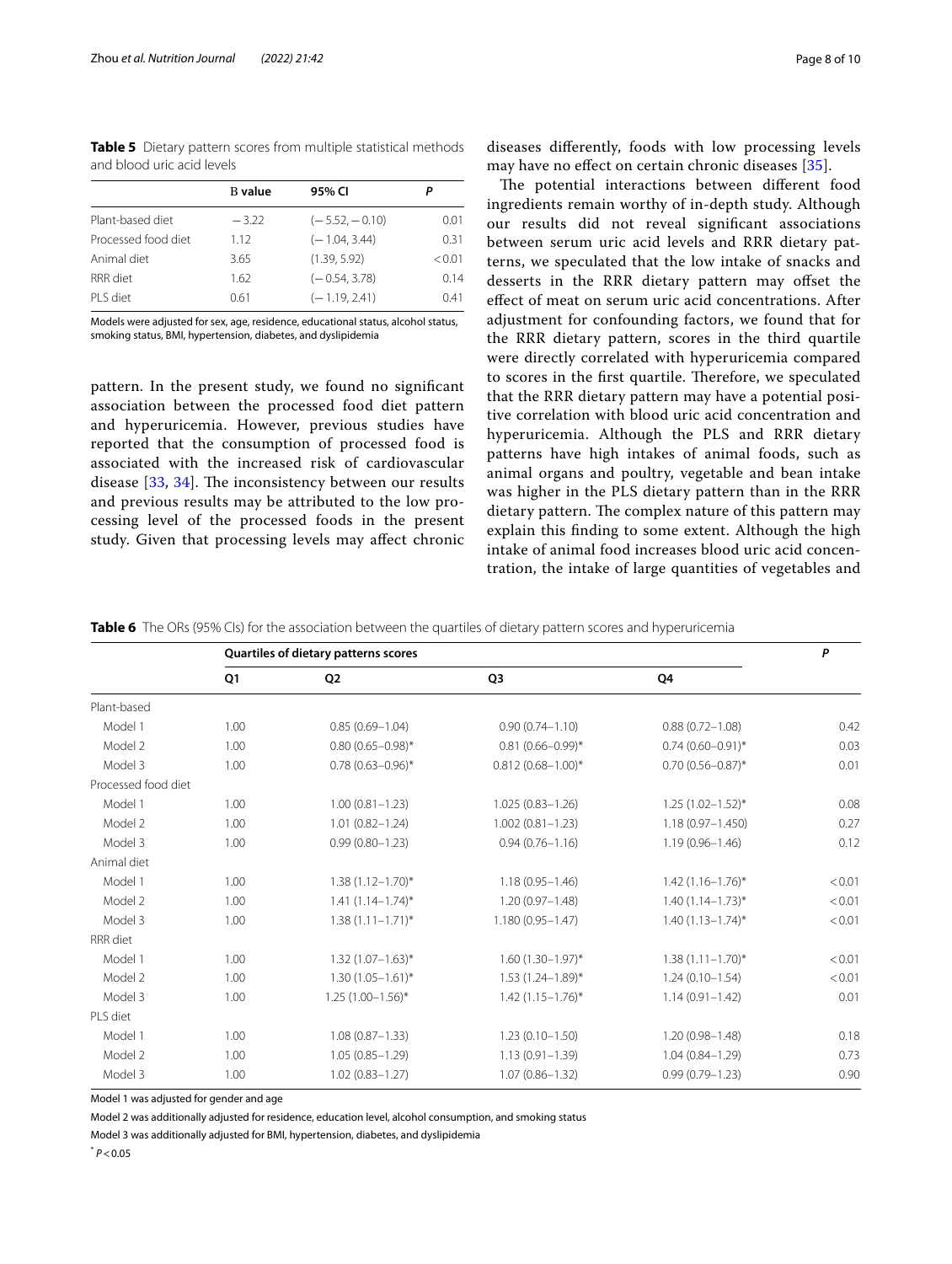fruits accelerates the metabolism of blood uric acid. The potential interactions between different foods and nutrients have promoted these results.

To summarize, we discussed the relationship between several dietary patterns and blood uric acid concentration. Although blood uric acid may induce oxidative stress, atherosclerosis, vascular infammation, and other tissue damage, it also has protective roles by acting as an antioxidant that scavenges free radicals and reducing the permeability of the blood–brain barrier [[36–](#page-9-27)[39](#page-9-28)]. We should control uric acid levels within a reasonable range instead of reducing them blindly. Uric acid mainly originates from the metabolites and derivatives of ATP in the body and from purines in food. Controlling the source and amount of purine intake from food will become a very important problem.

The present study has some limitations. First of all, it is a cross-sectional survey. Therefore, the judgment of causality is limited. Further prospective longitudinal studies are needed to prove causality. Second, we obtained the data on dietary intakes on the basis of the memory of the participants. Such data may have some deviation from the actual intake. Finally, this study did not include the intake of dietary supplements by the participants.

## **Conclusions**

The plant-based dietary pattern established by PCA was negatively correlated with serum uric acid concentrations, whereas the animal dietary pattern was directly correlated with serum uric acid concentrations. Although the RRR dietary pattern did not show a linear relationship with uric acid concentrations, it does have the potential for inducing increased serum uric acid concentrations. The PLS dietary pattern was more balanced than other patterns and had no relationship with uric acid concentrations. Further longitudinal studies are needed, and dietary uric acid must be maintained within a reasonable range.

#### **Abbreviations**

PCA: Principal component analysis; RRR: Reduced-rank regression; PLS: Partial least-squares; FFQ: Food frequency questionnaire; BMI: Body mass index; TC: Total cholesterol; TG: Triglyceride; LDL-C: Low-density lipoprotein cholesterol; HDL-C: High-density lipoprotein cholesterol.

## **Supplementary Information**

The online version contains supplementary material available at [https://doi.](https://doi.org/10.1186/s12937-022-00789-7) [org/10.1186/s12937-022-00789-7](https://doi.org/10.1186/s12937-022-00789-7).

**Additional fle 1**. Sensitivity analysis.

#### **Acknowledgements**

The present study uses data from the Community Cohort Study on Specialized Nervous System Diseases. We thank all of the staff involved in the surveys.

#### **Authors' contributions**

Conceptualization: Ma, Zhou and Huang; Methodology: Ma; Formal analysis: Li, Zhou, Huang; Resources: All authors; Writing-Original Draft: Zhou, Huang; Writing-Review and editing: Zhou, Huang; Supervision, project administration and funding acquisition: Ma. All authors read and approved the fnal manuscript.

#### **Funding**

This research was supported by the Ministry of Finance of China, the National Key R&D Program of China, Precision Medicine Project– Community Cohort Study on Specialized Nervous System Diseases (No. 2017YFC0907701).

#### **Availability of data and materials**

The datasets generated and analysed during the current study are not publicly available due to the research is still in progress.

#### **Declarations**

#### **Ethics approval and consent to participate**

The study was reviewed and approved by the Institutional Review Board of National Institute for Nutrition and Health (No. 2017020, 6 November 2017).

# **Consent for publication**

Not applicable.

#### **Competing interests**

The authors declare that they have no competing interests.

#### **Author details**

<sup>1</sup> Department of Nutrition and Food Hygiene, School of Public Health, Hebei Province Key Laboratory of Environment and Human Health, Hebei Medical University, 361 Zhongshan East Road, Hebei Province 050017, Shijiazhuang, China. <sup>2</sup> Handan Center for Disease Control and Prevention, Handan, China.<br><sup>3</sup> Experimental Center School of Public Hoalth, Hobei Province Key Laborato <sup>3</sup> Experimental Center, School of Public Health, Hebei Province Key Laboratory of Environment and Human Health, Hebei Medical University, 361 Zhongshan East Road, Hebei Province 050017, Shijiazhuang, China.

Received: 4 November 2021 Accepted: 26 May 2022

#### **References**

- <span id="page-8-0"></span>1. Doghramji PP, Wortmann RL. Hyperuricemia and gout: new concepts in diagnosis and management. Postgrad Med. 2012;124(6):98–109.
- <span id="page-8-5"></span>2. Filippatos GS, Ahmed MI, Gladden JD, Mujib M, Aban IB, Love TE, et al. Hyperuricaemia, chronic kidney disease, and outcomes in heart failure: potential mechanistic insights from epidemiological data. Eur Heart J. 2011;32(6):712–20.
- 3. Mortada I. Hyperuricemia, Type 2 Diabetes Mellitus, and Hypertension: an Emerging Association. Curr Hypertens Rep. 2017;19(9):69.
- <span id="page-8-1"></span>4. Huang G, Xu JB, Zhang TJ, Nie XL, Li Q, Liu Y, et al. Hyperuricemia is associated with cardiovascular diseases clustering among very elderly women - a community based study in Chengdu, China. Sci Rep. 2017;7(1):996.
- <span id="page-8-2"></span>5. Chen-Xu M, Yokose C, Rai SK, Pillinger MH, Choi HK. Contemporary Prevalence of Gout and Hyperuricemia in the United States and Decadal Trends: The National Health and Nutrition Examination Survey, 2007–2016. Arthritis Rheumatol. 2019;71(6):991–9.
- 6. Ting K, Gill TK, Keen H, Tucker GR, Hill CL. Prevalence and associations of gout and hyperuricaemia: results from an Australian population-based study. Intern Med J. 2016;46(5):566–73.
- <span id="page-8-3"></span>7. Kim Y, Kang J, Kim GT. Prevalence of hyperuricemia and its associated factors in the general Korean population: an analysis of a population-based nationally representative sample. Clin Rheumatol. 2018;37(9):2529–38.
- <span id="page-8-4"></span>8. Roddy E, Choi HK. Epidemiology of gout. Rheum Dis Clin North Am. 2014;40(2):155–75.